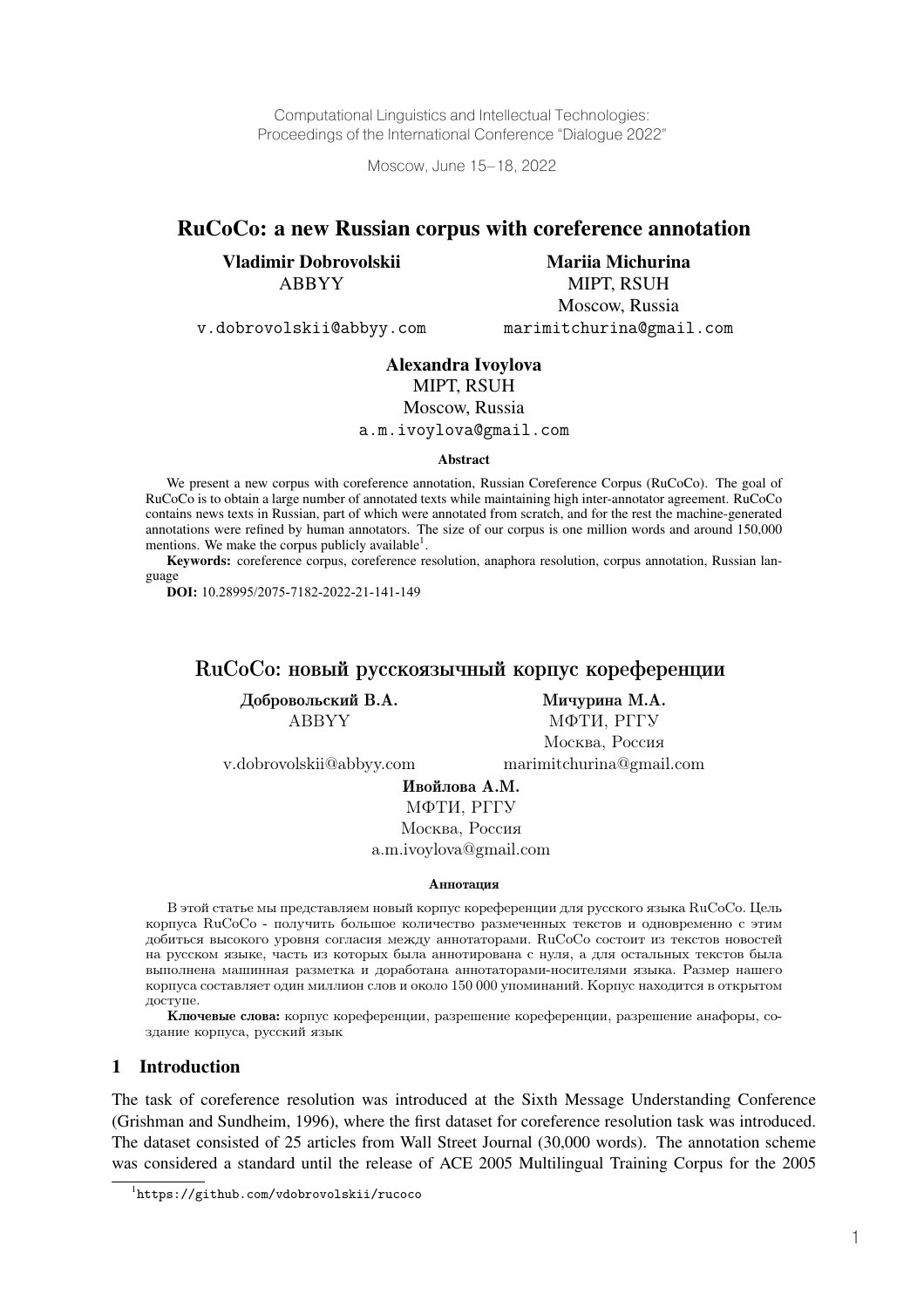Automatic Content Extraction (ACE) technology evaluation (Doddington et al., 2004). The corpus included texts in English, Chinese and Arabic and contained around 650,000 words in total for the three languages.

The MUC guidelines were domain-oriented, and their definition of a *markable* (mention) was mostly syntactically motivated. But further developments in this area, starting with the ACE initiative, increasingly involved semantic factors, so that recent corpora with coreference annotation define markables based on semantic class restrictions.

Quite a lot of such corpora were created in the last two decades, their primary goals being to increase the size in order to satisfy the requirements of the data-driven approach and to improve inter-annotator agreement which in many cases is too low, especially when a dataset addresses more complex cases of coreference.

The most well-known corpus of this kind is OntoNotes 5.0 (Pradhan et al., 2013). OntoNotes contains texts of various genres in three languages: English, Arabic, and Chinese. The cumulative volume of this corpus is 2.9 million words (about 1.5 million being English). The average annotator agreement for OntoNotes is 91.8% for normal coreference and 94.2% for appositives (Hovy et al., 2006).

The authors of the ARRAU corpus (Poesio et al., 2008; Uryupina et al., 2020) concentrate on "difficult" cases of anaphora: plural anaphora, abstract object anaphora, and ambiguous anaphoric expressions, so the corpus has bridging reference and discourse deixis annotated. It contains only English texts (although there is an Italian analogue LiveMemories (Rodríguez et al., 2010)); its current size is 350,000 tokens. The inter-annotator agreement in ARRAU varies from 67% (annotation of anaphoric ambiguities) to 95% (annotation of complex anaphoric relations).

Thus, most of the largest corpora with coreference annotation contain predominantly English texts; however, with the growing interest in natural language processing of Non-English languages, corpora in other languages are being developed more often. As for the Russian language, there now exist two such datasets, one of them being RuCor (Toldova et al., 2014; Toldova et al., 2015) and the other AnCor (Budnikov et al., 2019).

RuCor contains texts from openly available sources, such as Russian OpenCorpora, Lib.ru and Lenta.ru (156,000 words in total). In this corpus the annotation process was conducted over morphosyntactically pre-processed texts. The annotation scheme differentiates between primary and secondary markables, according to Potsdam Coreference Scheme (Krasavina and Chiarcos, 2007), where the primary markables are always annotated and represent specific references, while the secondary markables are annotated only if they are antecedents of any of the primary markables. Inter-annotator agreement for RuCor is 66% (Cohen's Kappa) or 85% (Mitkov's metric).

AnCor was created for the Ru-Eval competition in 2019 and contained 523 texts of various genres from Russian OpenCorpora (193,000 words in total). Named entities, common NPs and pronouns were annotated; the inter-annotator agreement for this dataset is 62.7% (75.5% agreement of both annotators and the final version).

As can be seen, although there are plenty of different corpora with coreference annotation, the largest and the most complex ones do not contain texts in Russian, and as for the Russian corpora, they are significantly smaller than the English ones, besides, their inter-annotator agreement is lower.

Therefore our main goals were to create a sufficiently big Russian corpus which would contain annotation of at least some difficult cases of anaphora with the inter-annotator agreement being high enough compared to OntoNotes and ARRAU.

#### 2 RuCoCo: Russian Coreference Corpus

#### 2.1 Data

We utilize the news stories published by NEWSru.com<sup>2</sup> as our source of text data. The texts were automatically collected and processed in the following way:

1. Any texts containing videos or embedded widgets from other websites were discarded as well as any texts marked as promotions.

<sup>2</sup> https://www.newsru.com/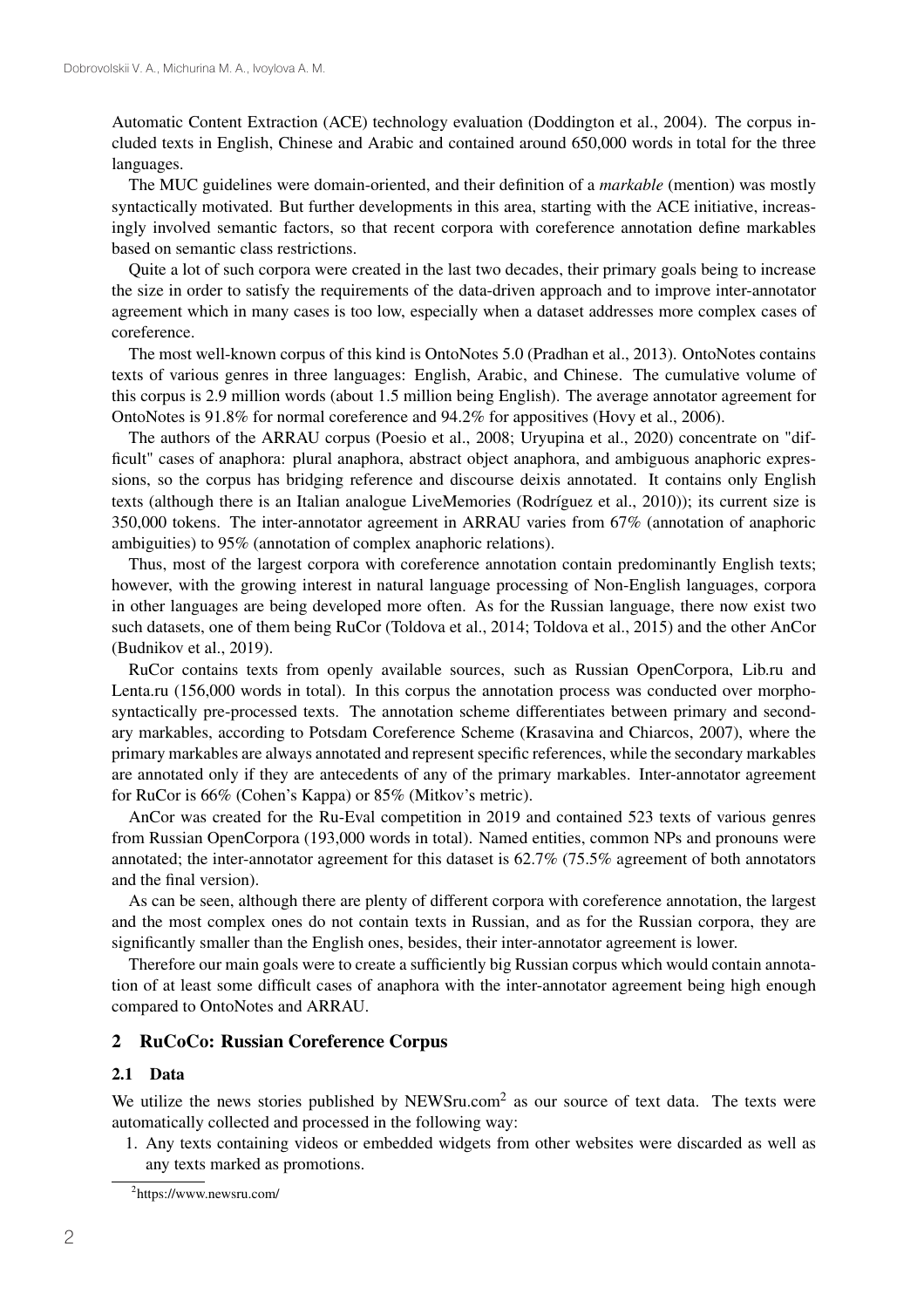- 2. Then the texts were converted to plain text format and cleared of any remaining HTML artifacts.
- 3. Texts that contained fewer than 20 tokens were also discarded, because they mostly consisted of a heading and a follow-up link only.
- 4. We then uniformly sampled one million words worth of texts across all text lengths and news categories. The total number of sampled texts is 3075.



Figure 1: Distribution of text lengths in the sampled data.



Figure 2: Distribution of news categories in the sampled data.

# 2.2 Annotation layer

The first release of RuCoCo covers identity (and in some cases, near-identity) coreference of noun phrases and pronouns. We do not annotate singletons, which means that each mention is linked to at least one other mention. We do not assign any attributes to the markables.

Mentions: We treat all noun phrases as potential mentions. Additionally the following types of pronouns are annotated:

- personal, possessive and reflexive pronouns;
- reciprocal pronouns, such as  $\partial pyz \, \partial pyza$  ('each other');
- relative pronouns;
- interrogative pronouns.

However, at this point we do not annotate coreference links with adjectives, clauses and expressions of time, all of which are going to be treated as valid mentions in the second revision of the corpus.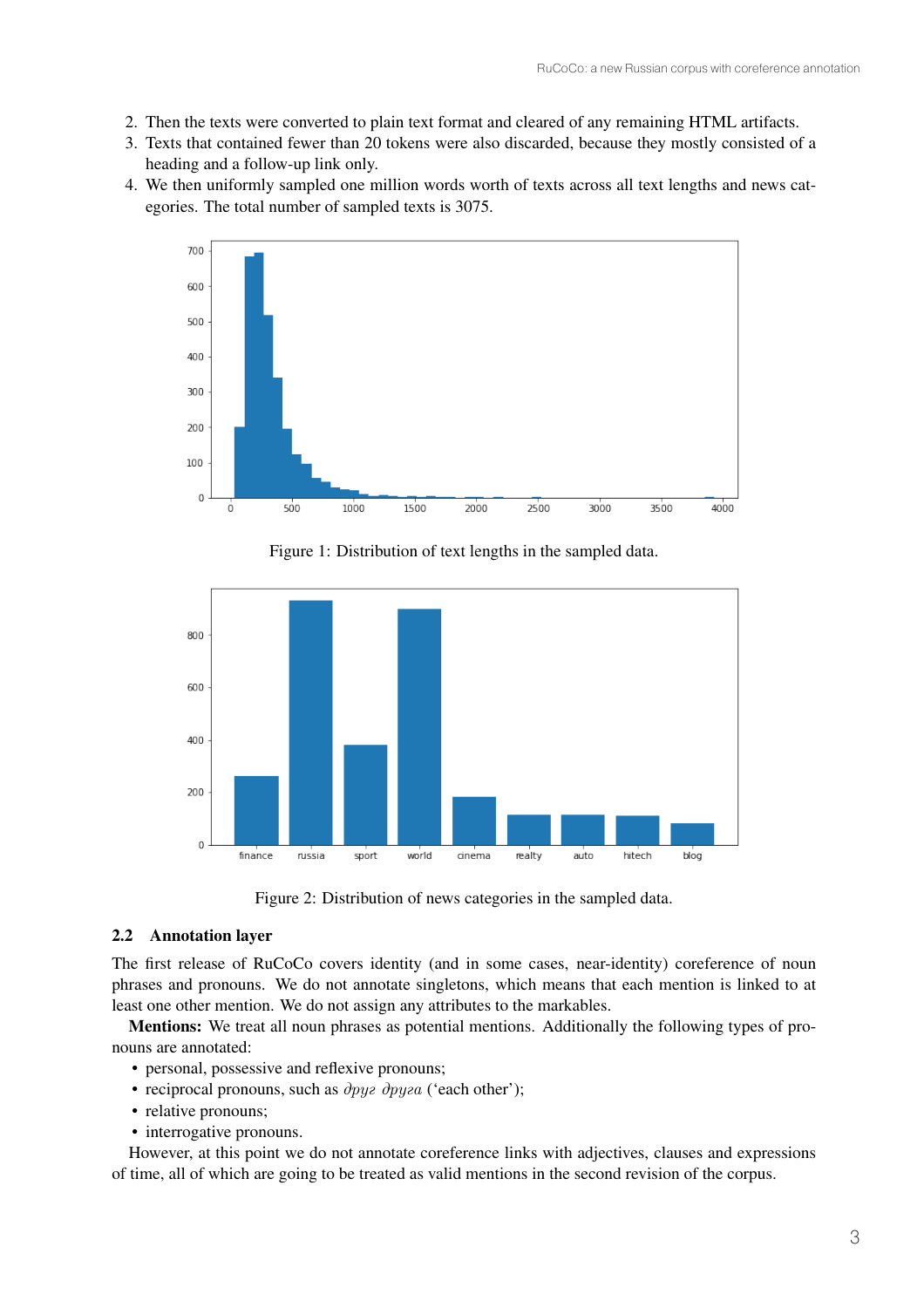Mention boundaries: In most cases full noun phrases are annotated. To avoid overlapping of mentions referring to the same entity, participle and relative clauses that depend on the mention head are not included in mention boundaries. Therefore, in the following example there is no overlapping:  $\{k, k, \ldots, k\}$ <sup>0</sup>,  $\{k, k, \ldots, k\}$ <sup>0</sup>, *xomen nononumumb*  $\{c \cdot \delta, c \cdot k\}$  ( $\{a \cdot \delta, c \cdot k\}$ )  $\{c \cdot k\}$  wanted to top up {their} $_0$  account'). Parenthesis is not annotated unless it contains an independent clause, in which case it is treated as a regular sentence.

Coreference and anaphora: Coreference is annotated only for mentions of concrete entities. For generic mentions and mentions of abstract entities, events and properties we only annotate anaphora: *Может ли машина действовать разумно? Может ли {машина}*<sup>0</sup> *обладать сознанием? Может ли {она}*<sup>0</sup> *чувствовать?* ('Can a machine act intelligently? Can {a machine}<sup>0</sup> have a consciousness? Can {it}<sup>0</sup> feel how things are?'). Here, the first mention of *машина* ('a machine') is not annotated as coreferent with other mentions, because it is a generic mention.

Ellipsis: Mentions with elided heads are not annotated, as it would create ambiguity: *Это твоя сестра или {Даниэля}*0*? Это {сестра {Даниэля}*0*}*1*, {она}*<sup>1</sup> *приехала на выходные.* ('Is this your sister or  $\overline{\{Daniel's\}_0}$ ? This is  $\{\{Daniel's\}_0$  sister $\}_1$ ,  $\{she\}_1$  came for the weekend.'). In the example above, the underlined mention could be recovered as *сестра Даниэля* ('Daniels' sister'), but we do not annotate it as referring to entity #1, because there would be two identical mentions referring to different entities.

Split antecedents: In RuCoCo, we annotate split antecedents as a means of dealing with the following challenges:

- Mentions referring to multiple referents: *{Премьер-министр}*<sub>0</sub> *и {госпожа Саймондс}*<sub>1</sub> *поженились вчера днем, небольшая церемония прошла в Вестминстерском соборе. {Пара}*0,<sup>1</sup> *отпразднует свадьбу с семьей и друзьями следующим летом.*<sup>3</sup> ('{Prime Minister}0 has married {Carrie Symonds}1 yesterday afternoon in a "small ceremony" at Westminster Cathedral. {The couple} $_{0,1}$  would celebrate again with family and friends next summer.').
- Coordinate dependents: *{Сборные России и Канады}*0,<sup>1</sup> *ранее ни разу не встречались в финалах чемпионатов мира. <..> {Отечественные хоккеисты}*<sup>0</sup> *победили {канадцев}*<sup>1</sup> *со счетом 5-3 в Стокгольме в 1989 году.* ('{National teams of Russia and Canada}<sub>0.1</sub> have not played in IIHF finals before.  $\langle \cdot, \cdot \rangle$  {The Russian team}<sub>0</sub> defeated {the Canadians}<sub>1</sub> 5-3 in Stockholm in 1989.')

Further in the text we refer to mentions linked to split antecedents as *plural anaphors* and to entities built from such mentions as *plural anaphor entities*. The number of such entities in the corpus can be seen in Table 1.

| Category | Words     | <b>Mentions</b> | <b>Entities</b> | <b>PA-Entities</b> | <b>APA-Entities</b> |
|----------|-----------|-----------------|-----------------|--------------------|---------------------|
| russia   | 352,672   | 55,338          | 13,891          | 1,083(7.8%)        | 2,471 (17.8%)       |
| world    | 311,445   | 50,283          | 12,660          | $1,045(8.3\%)$     | $2,122(16.8\%)$     |
| finance  | 94,015    | 11,739          | 3,020           | 176 (5.8%)         | 447 (14.8%)         |
| sport    | 80,352    | 11,807          | 3,331           | 279 (8.4%)         | 705 (21.2%)         |
| cinema   | 53,645    | 8,003           | 2,116           | 167 (7.9%)         | 431 (20.4%)         |
| realty   | 34,227    | 4,509           | 1,274           | 72(5.7%)           | 184 (14.4%)         |
| hitech   | 31,365    | 3,895           | 1,080           | $77(7.1\%)$        | 150 (13.9%)         |
| auto     | 24,735    | 2,914           | 881             | 40 $(4.5\%)$       | 94 (10.7%)          |
| blog     | 17,649    | 1,917           | 624             | 39 (6.3%)          | 94 (15.0%)          |
| Total    | 1,000,105 | 150,405         | 38,877          | 2,978 (7.7%)       | $6,698(17.2\%)$     |

Table 1: Number of words, extracted mentions, entities, plural-anaphor (PA) entities and antecedent-ofplural-anaphor (APA) entitities across the news categories in RuCoCo.

Metonymy: Linking of metonymies is allowed: *{Лондон}*<sup>0</sup> *и {Брюссель}*<sup>1</sup> *официально объявили о соглашении по Brexit. {Евросоюзу}*<sup>1</sup> *и {Великобритании}*<sup>0</sup> *удалось выработать*

<sup>3</sup>https://www.newsru.com/world/30may2021/bjohnson.html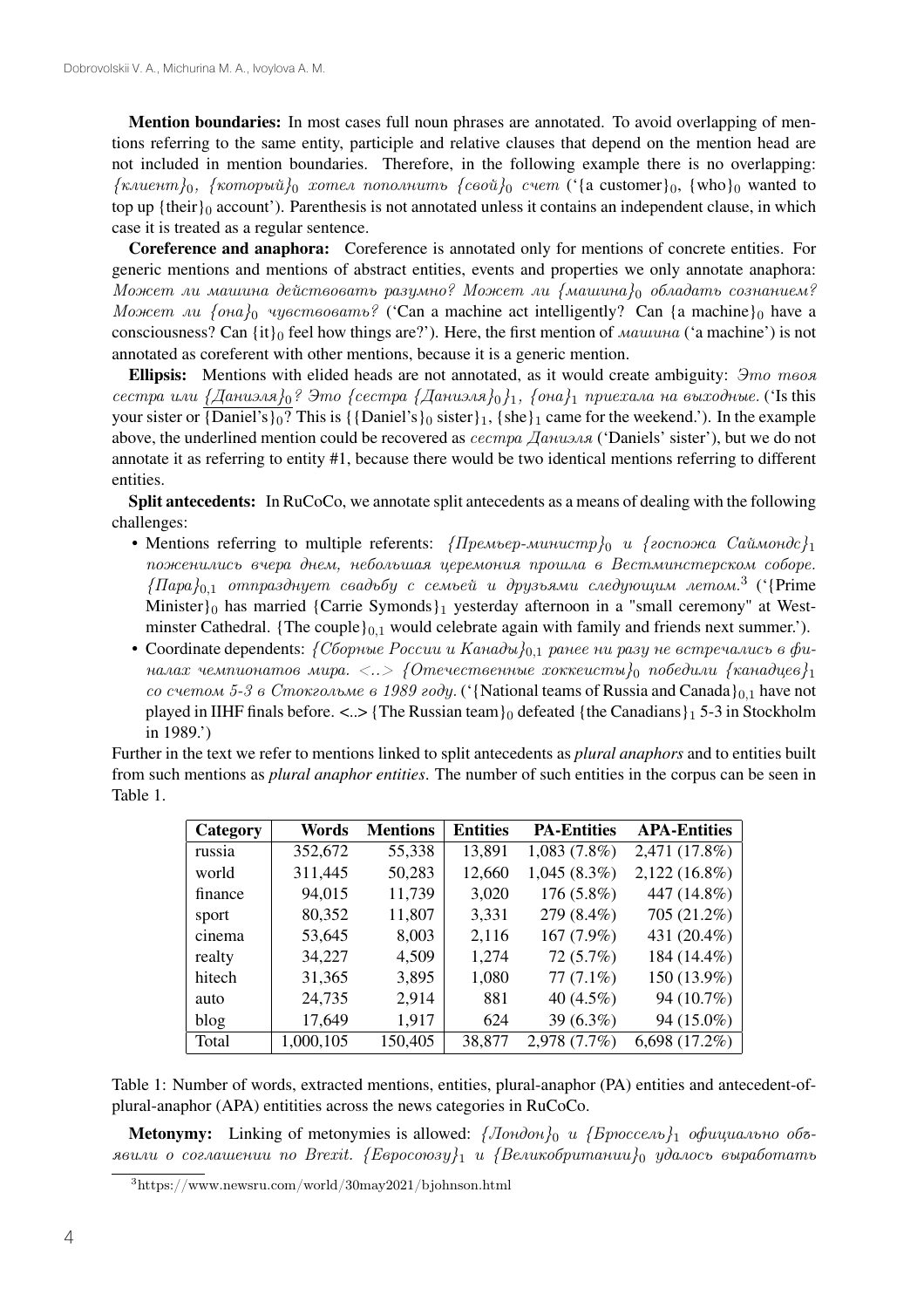*соглашение об отношениях после Brexit.* ('{London}<sup>0</sup> and {Brussels}<sup>1</sup> have announced a Brexit trade deal. {The European Union}<sub>1</sub> and {the United Kingdom}<sub>0</sub> have agreed on a post-Brexit trade deal.').

Corpus format: RuCoCo is distributed as a collection of JSON-formatted files. An entity is represented as a list of character offset pairs. Antecedents of plural anaphor entities are listed in the "includes" section.

```
{
    "entities" : [[[31, 34]], [[39, 42], [100, 103]], [[71, 75]]],
    "includes" : [[], [[], [0, 1]],"text": "At half-past nine, that night, Tom and Sid were sent to bed, as
       usual. They said their prayers, and Sid was soon asleep.\ln"
}
```
Listing 1: JSON-formatted annotation of the following example: *At half-past nine, that night, {Tom}*<sup>0</sup> *and {Sid}*<sup>1</sup> *were sent to bed, as usual. {They}*0,<sup>1</sup> *said their prayers, and {Sid}*<sup>1</sup> *was soon asleep.*

# 3 Corpus annotation

## 3.1 Metrics

There exist a number of coreference evaluation metrics, such as *MUC* (Vilain et al., 1995),  $B<sup>3</sup>$  (Bagga and Baldwin, 1998), *CEAF* (Luo, 2005), *BLANC* (Recasens and Hovy, 2011) and others. Since the CoNLL-2012 shared task (Pradhan et al., 2012), the average score of  $MUC$ ,  $B^3$  and  $CEAF_e$ , has become a de-facto standard way to evaluate coreference resolution systems. However, several shortcomings of these three metrics were demonstrated by Moosavi and Strube (2016), who also introduced *LEA*, a coreference evaluation metric designed to overcome those shortcomings. LEA of a set of entities  $K$  is computed as:

$$
\frac{\sum_{e_i \in E}(importance(e_i) \times resolutionScore(e_i))}{\sum_{e_j \in E}importance(e_j)}
$$
\n(1)

where  $importance(e) = |e|$  and the resolution score of entity  $k_i$  is calculated against the response set of entities  $R$  as follows:

$$
resolutionScore(k) = \sum_{r_j \in R} \frac{link(k_i \cap r_j)}{link(k_i)} \tag{2}
$$

Here,  $link(e)$  calculates the number of unique coreference link within  $e: link(e) = |e| \times (|e| - 1)/2$ .

We adopt *LEA* as our primary metric for measuring inter-annotator agreement and evaluating the neural coreference resolution model. As *LEA* does not support split antecedents out of the box, we modify the metric in the following way: for each plural anaphor entity we additionally calculate the scores of a special dummy entity with *importance* set to be the number of antecedent entities and  $resolutionScore$ computed based on the directed links between the plural anaphor entity and its antecedent entities.

The corpus was annotated by a team of 20 students of General Linguistics. The annotators were chosen based on trials that involved annotating documents of up to 1500 words. Each of the resulting documents was compared to the gold annotation using the *LEA* metric. The passing score was set to 0.9; the passing rate was 67%. Five of the annotators with the highest annotation quality were later appointed as moderators.

#### 3.2 Neural pre-annotator

To speed up the annotation process, we developed a neural coreference resolution model to pre-annotate the texts. The model is based on the architecture proposed by Lee et al. (2018) and improved by Joshi et al. (2019) with the following differences: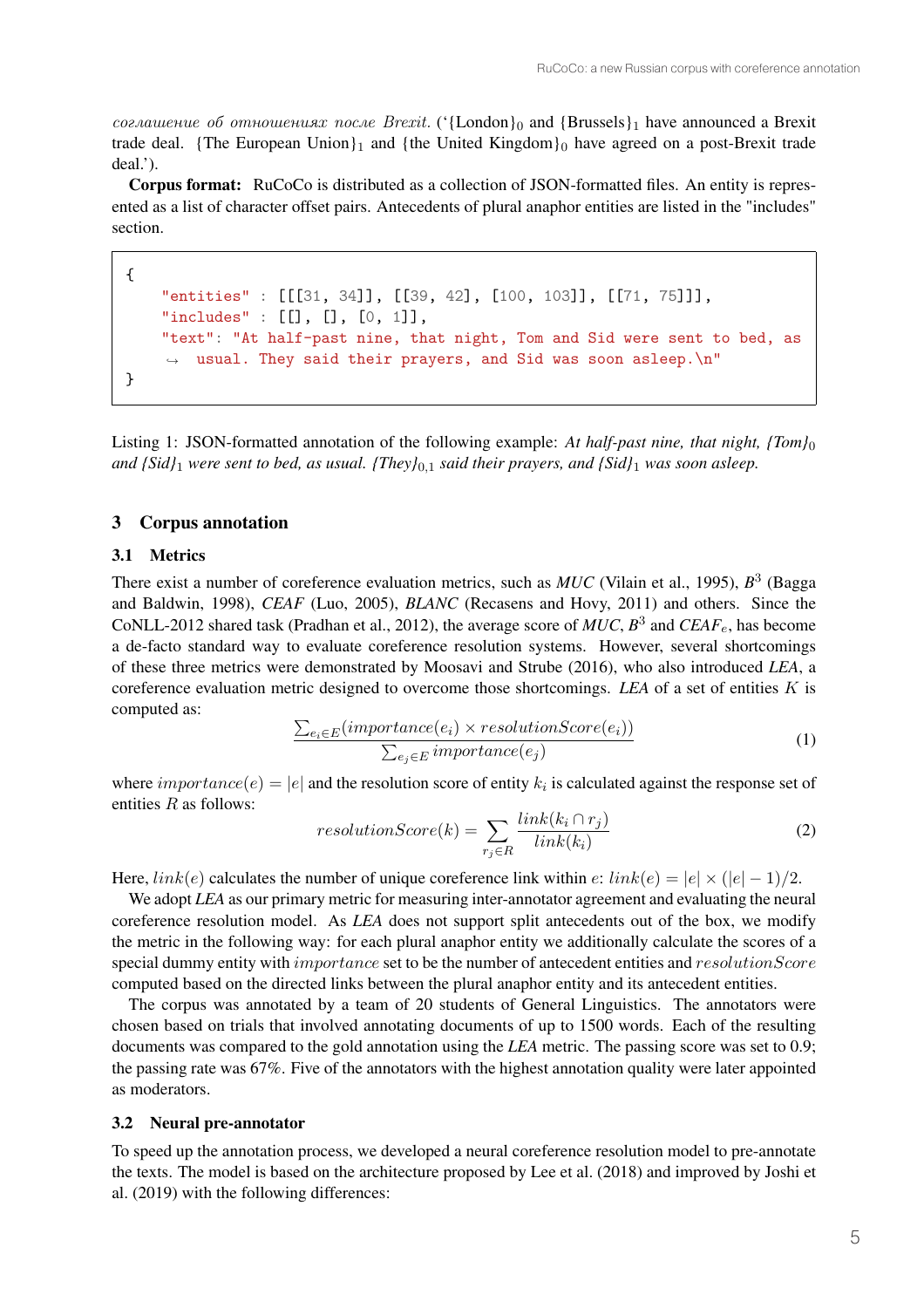- We use the Russian version of RoBERTa (Liu et al., 2019) pretrained by Sber AI4.
- We replace the neural mention extraction module with a rule-based syntactic mention extractor built on top of spaCy (Honnibal and Montani, 2017). This allows us to explicitly define what a mention is instead of relying on neural networks for mention extraction.
- Following Dobrovolskii (2021), we represent mentions using only weighted sums of the subtoken embeddings that constitute the mention.

To train the model, we used the automatically merged annotations obtained during the early phases of annotation. We ignored plural anaphors and used the original *LEA* to evaluate the pre-annotation quality. The model performed at 0.62 F1 after being trained on 100,000 words, at 0.68 F1 after being trained on 400,000 words and at 0.73 F1 after training on the whole dataset of 1,000,000 words.

# 3.3 Annotation process

The annotation process consisted of two steps: the first 100,000 words were annotated from scratch, i.e. the task was to identify and link all coreferent mentions in raw texts; the remaining 900,000 words were first pre-annotated by a neural coreference resolution model and the annotators were asked to correct the resulting documents.

Each text in the corpus was annotated by two annotators and then finalized by a moderator who received an automatic merge of the two versions with differences highlighted. Additionally, 3500 words of each annotator were manually checked by the authors of the markup scheme to provide feedback on an early stage.

# 3.4 Inter-annotator agreement

We measured the inter-annotator agreement and found it to be 0.759 F1. Because the annotators do not have a closed set of mentions to link, we suspect that some of the differences between annotations can be attributed to lack of attention. To eliminate this factor, we conducted the following experiment on a subset of the data approximately 50,000 words in size: each annotator was given back their own annotations automatically merged with the other annotation versions. The annotators were asked to independently correct the documents. The resulting inter-annotator agreement was 0.890 F1.

## 3.5 Disagreement analysis

We analysed discrepancies of the two phases of corpus annotation: 1) from scratch (50 random texts, about 16,000 words examined) and 2) pre-tagged annotation (158 random texts, 50,000 words examined). Discrepancies were divided into several categories:

- missing/redundant coreference cluster;
- missing/redundant markable;
- missing/redundant anaphoric chain;
- plural anaphors with split antecedents;
- mentions referred to different entities;
- NP borders.

To make the comparison more informative, we carried out the error analysis of the neural model used for pre-tagging, although we need to keep in mind that after the first 100,000 words were checked, we made a number of minor clarifications and changes in the guidelines to facilitate the work of our annotation team. See the comparison of discrepancies in annotation from scratch, model errors and pre-tagged texts in Figure 3.

By missing/redundant coreference cluster we mean all cases when one of the two annotators skipped the whole cluster or marked up an unnecessary entity. It is the most frequent type when annotators disagree (about 39% for both annotation stages). There was no closed set of entities, moreover, for abstract and generic entities, events or referents denoting open sets (so-called non-concrete entities) only anaphora must be annotated. Thus, annotators should decide whether the entity is concrete or nonconcrete. They disagree on the following examples: locations without proper names like *кризисный*

<sup>4</sup> https://github.com/sberbank-ai/model-zoo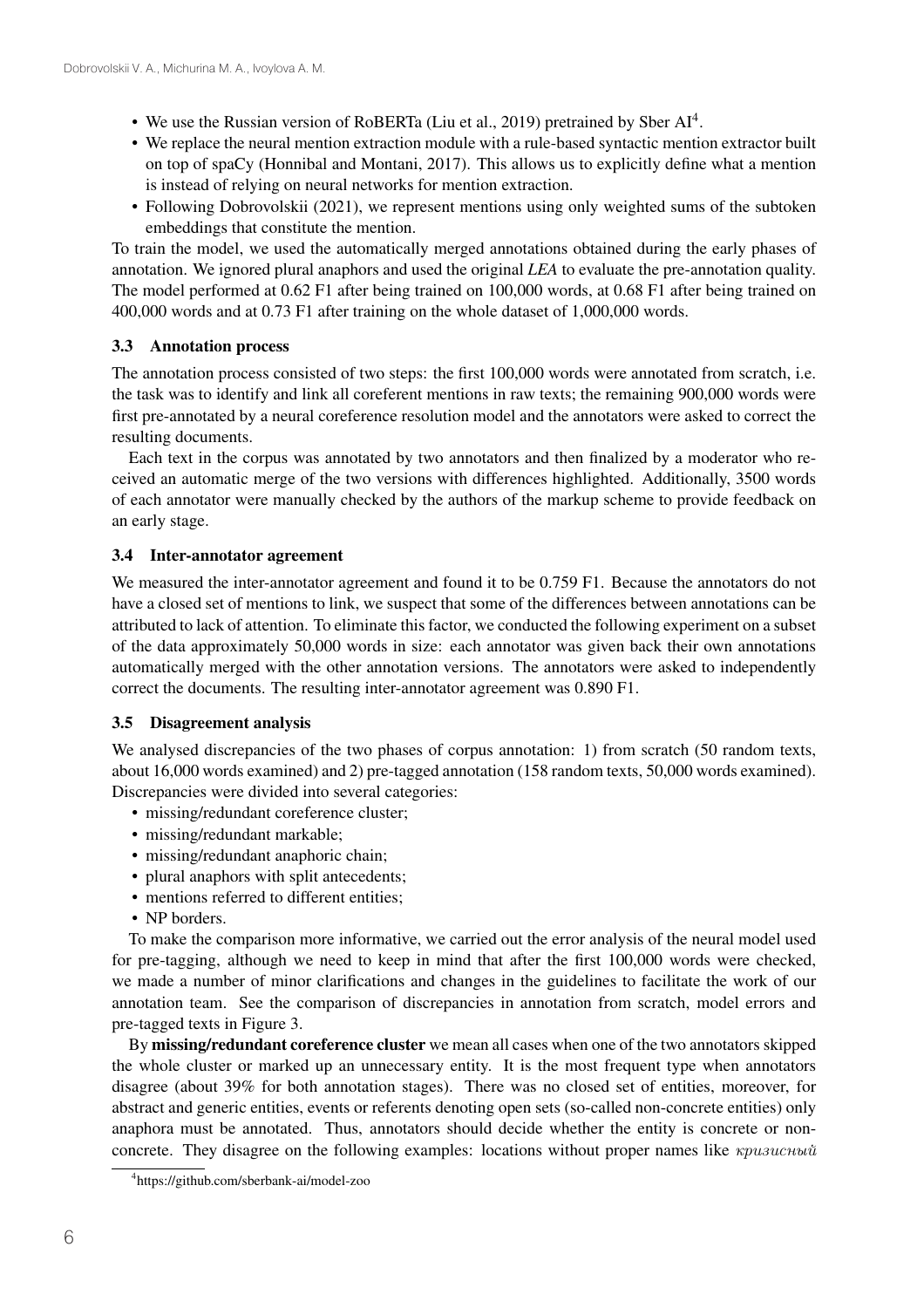

Figure 3: Comparison of discrepancies on all annotation steps, %

*регион* ('crisis area'), *жилой квартал* ('residential area'), and also when locations are nested in an organisation name: *Россия* ('Russia') in *Министр транспорта России* ('Minister of Transport of Russia') or in *Верховном суде РФ* ('Supreme Court of the Russian Federation'). Some other popular types are events like *концерт в Москве* ('the concert in Moscow'), *чемпионат России по хоккею* ('Russian ice hockey championship') and some abstract entities that are very similar to events as they have participants like *контракт* ('contract'), *уголовное дело* ('criminal case').

Missing/redundant markable (about 20% and 28% respectively) is the case when an annotator missed one or several mentions, although the coreference cluster is there in both annotation versions. For these cases we examined types of NPs missed by one annotator in the annotation from scratch stage, having preserved the taxonomy as in (Toldova et al., 2015) in order to compare them. See Table 2 to check numbers. We can observe that both annotation groups of students tend to miss noun groups (i.e. noun phrases headed by a noun) more than any other NP type.

| NP Type              | Our Data, % | Toldova et al., 2015, $%$ |
|----------------------|-------------|---------------------------|
| Reflexive pronouns   | 4.73        | 3.76                      |
| Relative pronouns    | 1.77        | 6.20                      |
| Anaphoric pronouns   | 4.73        | 12.47                     |
| Possessive pronouns  | 2.37        | 6.48                      |
| Noun groups          | 85.2        | 71.08                     |
| Adverbs (here/there) | 1.18        |                           |

#### Table 2: Types of missed NPs

As for **missing/redundant anaphoric chain**  $(3.3\%$  and  $8.6\%)$  i.e. chains with abstract or generic entities where only anaphora resolution was performed, annotators mostly missed chains containing a relative pronoun *который* ('which/that') as an anaphoric element e.g. *срок, до которого* ('the deadline by which'), *той политической линии, которую* ('the policy that').

In plural anaphors with split antecedents (9% out of all discrepancies, both stages), the most common discrepancy is a missing relation between a person and a group of people: a son and a family, *Кондолиза Райс* ('Condoleezza Rice'), *сенатор Хиллари Клинтон* ('Senator Hillary Clinton') and *политики* ('politicians'). Less frequent cases of disagreement are the following: part-whole relations (which are not annotated as split anaphora) and entities denoting several items with part of these items as split antecedents: *50 терактов* ('50 terror attacks') and *20 терактов* ('20 terror attacks').

Mentions referred to different entities (6.4% and 7.9%) include cases where one or several mentions were assigned to different clusters by annotators in some confusing contexts (e.g. pronouns) or one annotator labelled some mentions in one and the same chain while the other one has divided it into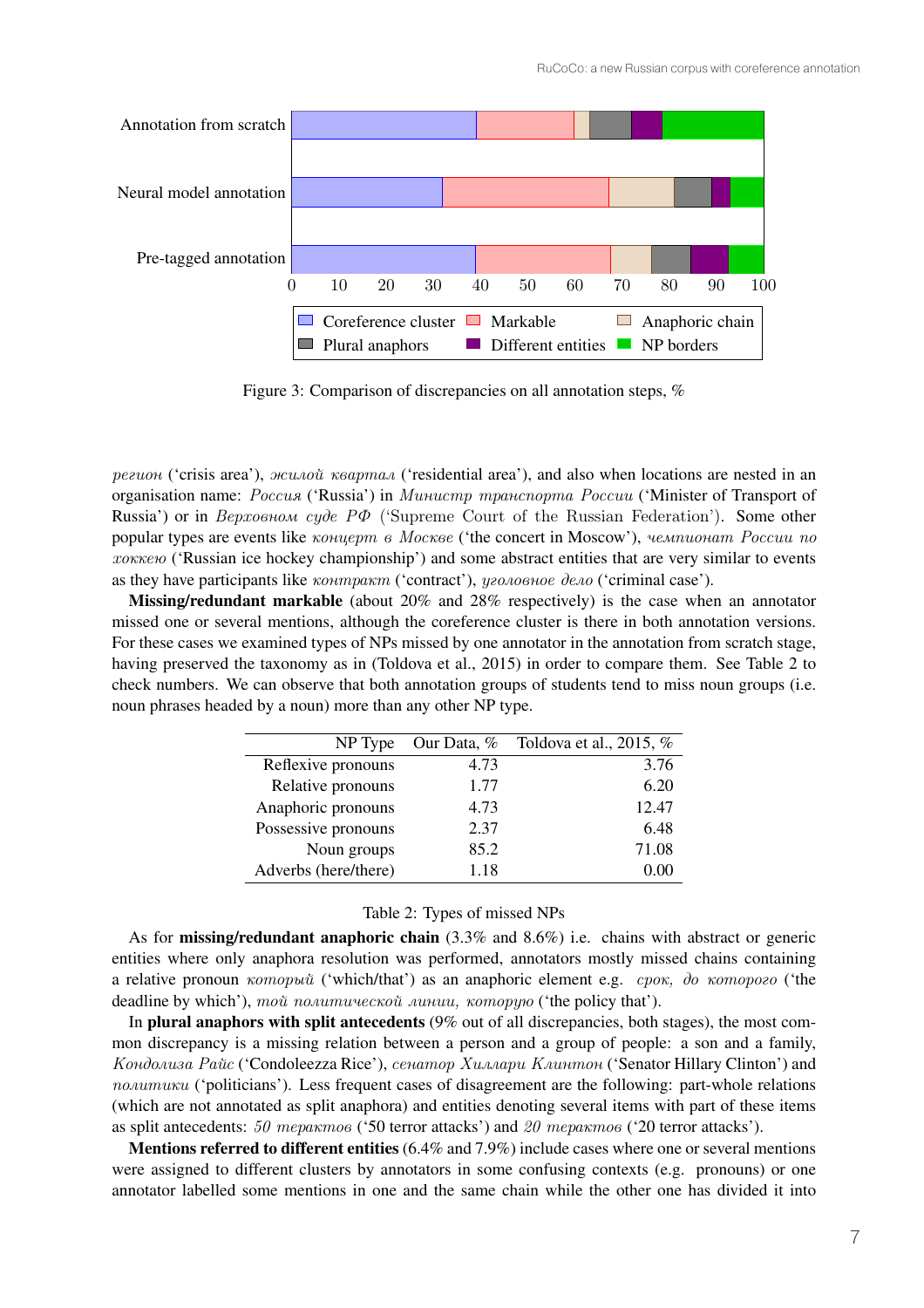several chains e.g. cases with metonymy like *Пхеньян* ('Pyongyang') and *КНДР* ('North Korea'), *Израиль* ('Israel') and *Израильская армия* ('Israel Defense Forces').

Disagreement on NP borders covers 21% of discrepancies in the first stage and substantially less on the pre-tagged stage (7.5 %). We may assume that it may be due to the ability of our model to find correct borders or that it is due to the clarified guidelines of syntactic ambiguities we made before the second annotation stage: we have highlighted that in all such cases the maximum NP border must be annotated. This category presupposes cases where annotators excluded modifiers as in *изменения* ('changes') vs. *самые существенные изменения* ('the most significant changes'), complements e.g. *Банк* ('the Bank') vs. *Банк России* ('the Bank of Russia') and less often appositives: *Берт Ньюборн* ('Burt Neuborne') vs. *Берт Ньюборн, профессор права Университета Нью-Йорка* ('Burt Neuborne Professor of Civil Liberties at New York University').

This analysis was presented to the moderators so that they would know what to pay attention to. Despite all these discrepancies, the resulting inter-annotator agreement is still 0.890 F1 and all the disagreements were resolved by our moderators.

## 4 Conclusion

The result of our work is the Russian Coreference Corpus, which is the largest corpus with coreference annotation for Russian so far. We managed to achieve almost 90% inter-annotator agreement; we also analyzed the most common disagreements between our annotators so that we know what issues are to be solved. Further developments will include annotating more difficult cases of anaphora as well as increasing the size and genre diversity of the corpus.

## Acknowledgements

We are grateful to our annotation team from General Linguistics Department of RSUH for their hard work, attentive approach to the project and immense help in discussions. We would also like to thank Prof. Svetlana Toldova and Evgeniya Inshakova for their useful observations and helpful advice.

## **References**

- Amit Bagga and Breck Baldwin. 1998. Entity-based cross-document coreferencing using the vector space model. // *36th Annual Meeting of the Association for Computational Linguistics and 17th International Conference on Computational Linguistics, Volume 1*, P 79–85, Montreal, Quebec, Canada, August. Association for Computational Linguistics.
- A. E. Budnikov, S. Yu. Toldova, D.S. Zvereva, D. M. Maximova, and M. I. Ionov. 2019. Ru-eval-2019: Evaluating anaphora and coreference resolution for russian. // *Computational Linguistics and Intellectual Technologies - Supplementary Volume*.
- Vladimir Dobrovolskii. 2021. Word-level coreference resolution. // *Proceedings of the 2021 Conference on Empirical Methods in Natural Language Processing*, P 7670–7675, Online and Punta Cana, Dominican Republic, November. Association for Computational Linguistics.
- George Doddington, Alexis Mitchell, Mark Przybocki, Lance Ramshaw, Stephanie Strassel, and Ralph Weischedel. 2004. The automatic content extraction (ACE) program – tasks, data, and evaluation. // *Proceedings of the Fourth International Conference on Language Resources and Evaluation (LREC'04)*, Lisbon, Portugal, May. European Language Resources Association (ELRA).
- Ralph Grishman and Beth Sundheim. 1996. Message Understanding Conference- 6: A brief history. // *COLING 1996 Volume 1: The 16th International Conference on Computational Linguistics*.
- Matthew Honnibal and Ines Montani. 2017. spacy 2: Natural language understanding with bloom embeddings, convolutional neural networks and incremental parsing. *To appear*.
- Eduard Hovy, Mitch Marcus, Martha Palmer, Lance Ramshaw, and Ralph Weischedel. 2006. Ontonotes: the 90% solution. // *Proceedings of the human language technology conference of the NAACL, Companion Volume: Short Papers*, P 57–60.